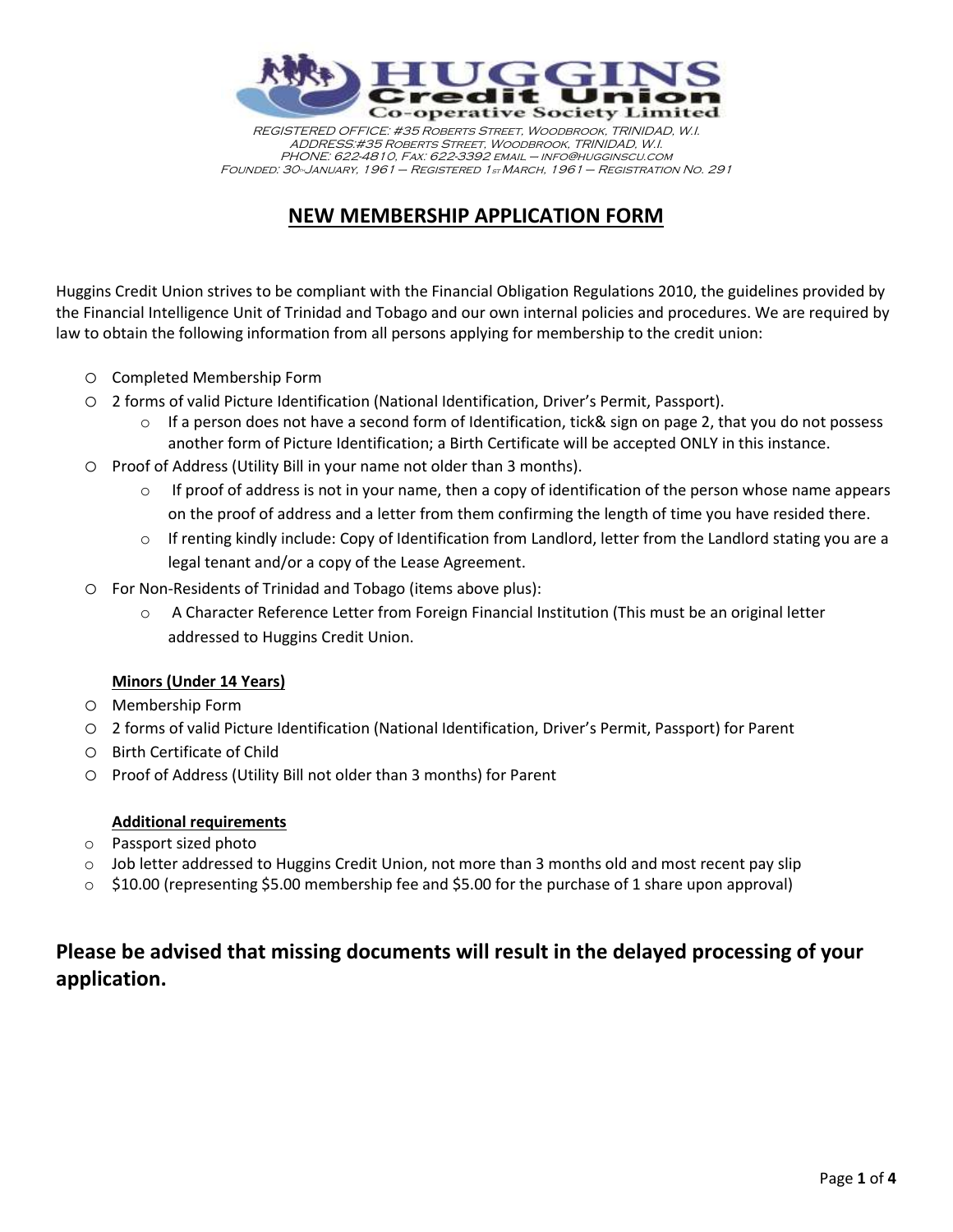### **PERSONAL INFORMATION**

| Mailing Address (if different from above) and the contract of the contract of the contract of the contract of the contract of the contract of the contract of the contract of the contract of the contract of the contract of |
|-------------------------------------------------------------------------------------------------------------------------------------------------------------------------------------------------------------------------------|
| Male () Female () Marital Status: Single () Married () Divorced () Other (specify)________________________                                                                                                                    |
|                                                                                                                                                                                                                               |
|                                                                                                                                                                                                                               |
| Resident ( ) Non-Resident ( )                                                                                                                                                                                                 |
| Copies of ID'S: DP# _______________________<br>Exp date ________________________                                                                                                                                              |
|                                                                                                                                                                                                                               |
|                                                                                                                                                                                                                               |
| () I confirm that I do not have a second form of picture ID and submit my Birth Certificate in its place, and should I ever receive a                                                                                         |
| second form of picture ID, I will immediately present a copy to Huggins Credit Union_____________________________                                                                                                             |
| (Signature)                                                                                                                                                                                                                   |
|                                                                                                                                                                                                                               |
|                                                                                                                                                                                                                               |
| <b>EMPLOYMENT INFORMATION</b>                                                                                                                                                                                                 |
| Permanent () Temporary() Contract () Self Employed () Unemployed ()<br><b>Employment Status (tick one)</b><br>Retired ( ) Child/Student ( )                                                                                   |
|                                                                                                                                                                                                                               |
|                                                                                                                                                                                                                               |
| Monthly ( )<br>Fortnightly () Weekly ()                                                                                                                                                                                       |
|                                                                                                                                                                                                                               |
| Expected Monthly Income: \$_________________________                                                                                                                                                                          |
|                                                                                                                                                                                                                               |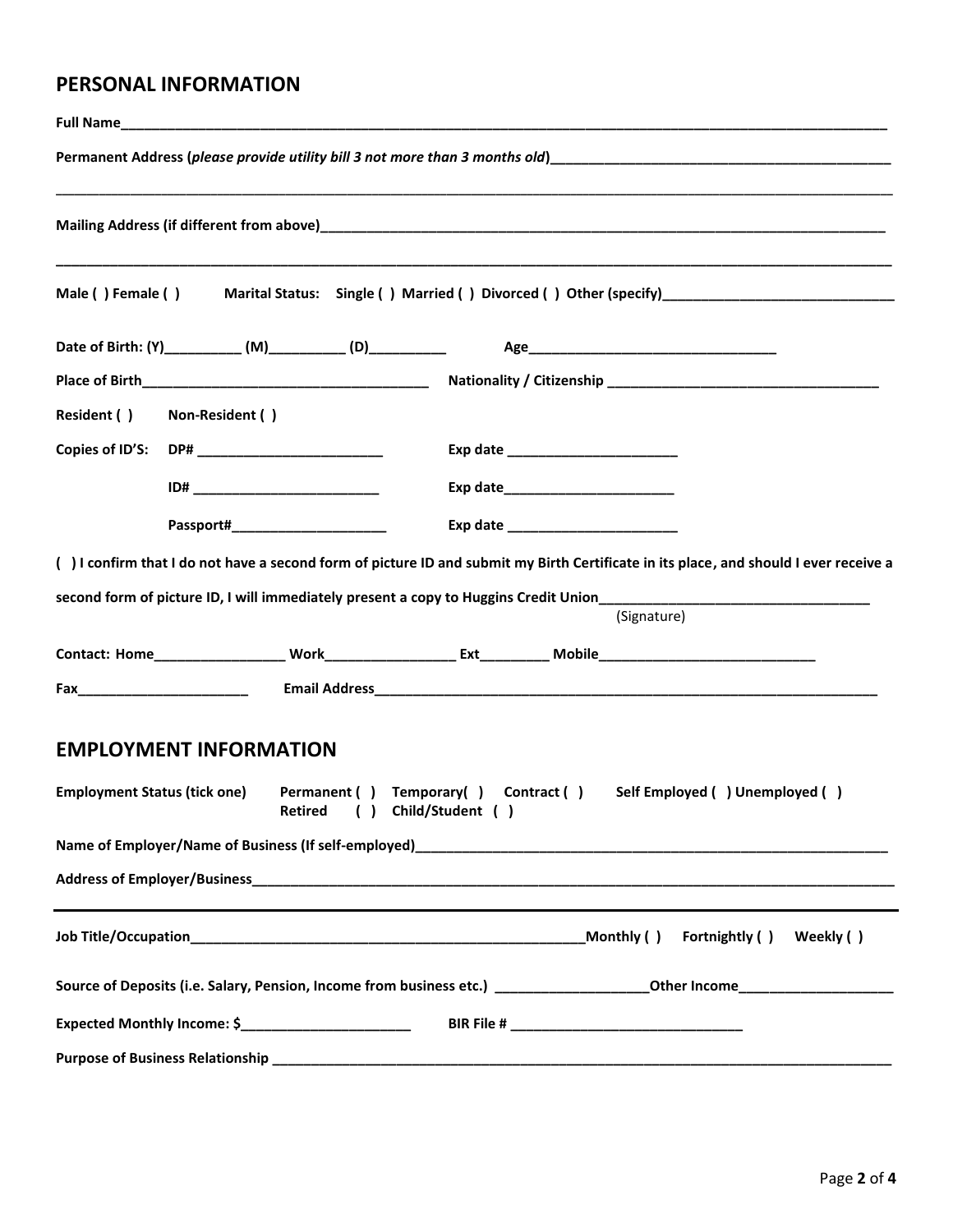# **COMPLIANCE REQUIREMENTS**

| Are you now, or have ever been a Politically Exposed Person (PEP) (refer below) Yes () No ()                                                                                                                                                                             |                                                                                                                                                     |  |
|--------------------------------------------------------------------------------------------------------------------------------------------------------------------------------------------------------------------------------------------------------------------------|-----------------------------------------------------------------------------------------------------------------------------------------------------|--|
| Are you an INDIVIDUAL or the IMMEDIATE FAMILY of, or a CLOSE PERSONAL/PROFESSIONAL ASSOCIATE of;                                                                                                                                                                         |                                                                                                                                                     |  |
| $\Box$ Head of State or Government<br>□ Senior Politician<br>□ Director/Board Member of an International organization                                                                                                                                                    | □ Senior government, Judicial or Military Official<br>□ Senior executives of State owned corporations<br>$\Box$ Important political party officials |  |
| If yes, give details ____________<br><u> 1980 - Johann John Stoff, deutscher Stoffen und der Stoffen und der Stoffen und der Stoffen und der Stoffen</u>                                                                                                                 |                                                                                                                                                     |  |
| Are you a U.S. citizen or the holder of a U.S. Non-immigrant Visa?                                                                                                                                                                                                       | Yes $[ ]$<br><b>No</b> [ ]                                                                                                                          |  |
| Citizens of the United States of America (US) or U.S. Non-immigrant Visa holders who have financial assets outside the U.S.<br>exceeding US\$50,000.00 will be subject to the Foreign Account Tax Compliance Act (FATCA) and will be required to sign a consent<br>form. |                                                                                                                                                     |  |
| Senior Management Approval: Management Approval:<br>(Print Name)                                                                                                                                                                                                         | (Signature)<br>(Date)                                                                                                                               |  |
| Personnel)<br>Two References (Family members only) : Name/Relationship/Contact #<br>1.<br>2.                                                                                                                                                                             |                                                                                                                                                     |  |
| <b>METHOD OF DEPOSITS/PAYMENTS</b>                                                                                                                                                                                                                                       |                                                                                                                                                     |  |
| Over the Counter ()<br>Standing Order ()<br>Salary Deduction ()                                                                                                                                                                                                          | ACH ()                                                                                                                                              |  |
| $\frac{1}{2}$ Monthly ()<br><b>Shares Contribution</b>                                                                                                                                                                                                                   | Weekly ()<br>Fortnightly()                                                                                                                          |  |
| $\frac{1}{2}$ Monthly ( )<br><b>Christmas Club Contribution</b>                                                                                                                                                                                                          | Weekly ()<br>Fortnightly()                                                                                                                          |  |
| $\frac{1}{2}$ Monthly ( )<br><b>Family Indemnity Plan FIP</b>                                                                                                                                                                                                            | Weekly ()<br>Fortnightly()                                                                                                                          |  |
| <b>NOMINATION OF BENEFICIARY</b>                                                                                                                                                                                                                                         |                                                                                                                                                     |  |
| In the event of death, I hereby nominate:                                                                                                                                                                                                                                |                                                                                                                                                     |  |
|                                                                                                                                                                                                                                                                          |                                                                                                                                                     |  |
|                                                                                                                                                                                                                                                                          |                                                                                                                                                     |  |
| D.O.B                                                                                                                                                                                                                                                                    |                                                                                                                                                     |  |
|                                                                                                                                                                                                                                                                          | Phone #___                                                                                                                                          |  |